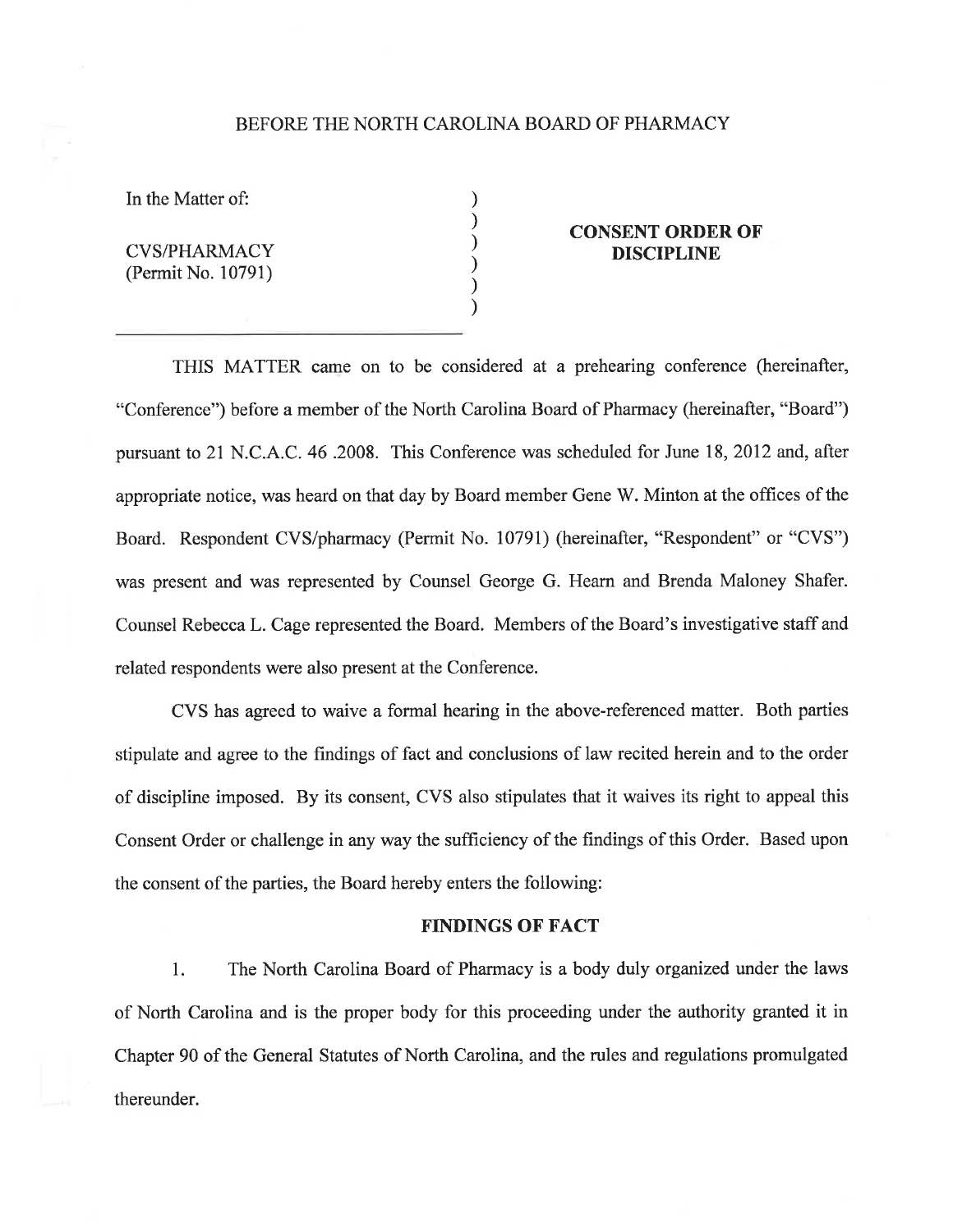2. CVS is and was, at all relevant times referred to herein, the holder of Permit No. 10791 from the Board, and located at 6901 Market Street, Wilmington, North Carolina. CVS is and was, at all relevant times referenced to herein, subject to the rules and regulations of the North Carolina Board of Pharmacy and the laws of the State of North Carolina.

3. On June 1, 2011, CVS held a training program in Wilmington, N.C. for the administration of vaccines, which was attended by nine pharmacists and two pharmacy interns ("Participants"). As set forth below, it was later determined by the Board that the training program did not meet the requirements for a certificate program under North Carolina law.

4. On September 15, 2011, the Board received an anonymous complaint notifying the Board of alleged deficiencies in the vaccination training progam offered by CVS on June 1, 2011, including allegations that the training program did not include the required two intramuscular injections and one subcutaneous injection and that the trainer provided each of the assessment examination answers to the Participants of the program.

5. On October 20, 2011, Jay Campbell, Executive Director of the Board, notified CVS, through Michael Sherry, Manager, Retail Clinical Operations, of the anonymous complaint received by the Board and requested a response. Mr. Campbell wrote that it appeared that the pharmacists who participated in the purported training program were not properly trained and certified to administer vaccines. Mr. Campbell notified Mr. Sherry that, based upon the investigation, it appeared that any permits who permitted these pharmacists to administer vaccines were violating North Carolina law.

6. On November 10, 207I, Mr. Sherry provided a written response to Mr. Campbell. Mr. Sherry identified the Participants, the trainer, and, based on CVS's investigation, confirmed that the training program did not include the required two intramuscular injections and one

2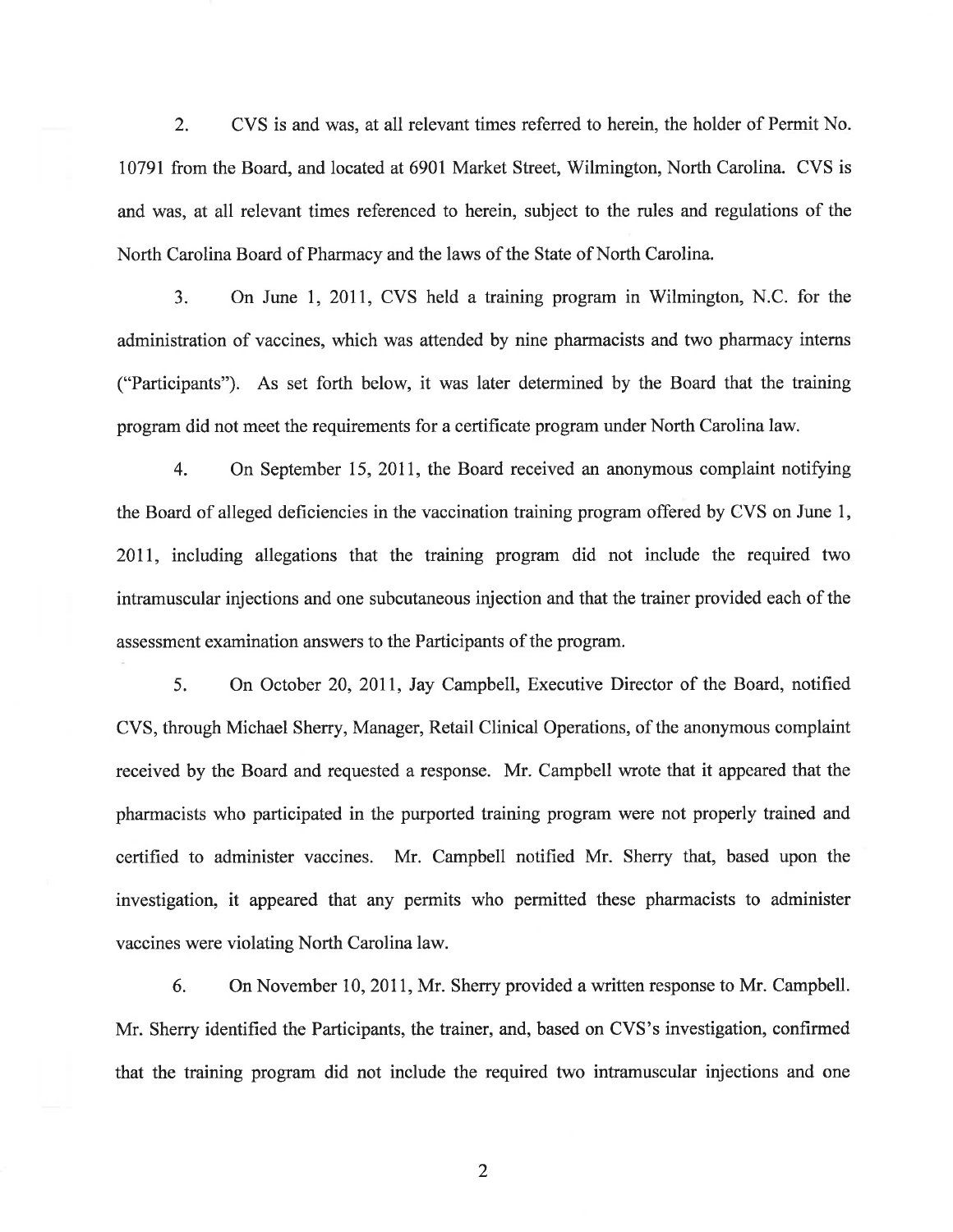subcutaneous injection, Mr. Sherry also conveyed that the Participants would be retrained and would retake the examination, and until they did so, the Participants were notified that they were not permitted to administer vaccines. Mr. Sherry provided the number of vaccinations that the Participants administered between the training on June 1, 2011 and the time at which they were instructed by CVS to cease any vaccination administration, which was on or about October 24, 2011. After further investigation and during the Conference, Mr. Sherry also confirmed that the trainer provided each of the assessment examination answers to the Participants of the program.

7. From on or about November 14 to November 24,2011, a new CVS trainer conducted retraining on injection technique. Participants April Rogers, Edmund Wellons, Myra Rochelle, Nathaniel Brooks, Lauralyle Weaver and Amos Brinson underwent injection technique retraining, Participants Matt Rettig, Ashok Chandarana and David Kopaczewski opted not to undergo retraining and instead decided to no longer administer vaccinations. Following injection retraining, Participants April Rogers, Edmund Wellons, Myra Rochelle, Nathaniel Brooks, Lauralyle Weaver and Amos Brinson again began to administer vaccines based on communication from CVS that they were permitted to do so. The retraining that took place in November 2011 did not, however, require the Participants to repeat the didactic coursework or to retake the assessment examination.

8. On December 5, 2011, Mr. Sherry received a letter from Mr. Campbell informing him that not all participants had been retrained on injection technique and that none of the participants had repeated the didactic course work or had retaken the exam. Accordingly, the Participants remained improperly trained and not certified to administer vaccines under North Carolina law.

4 J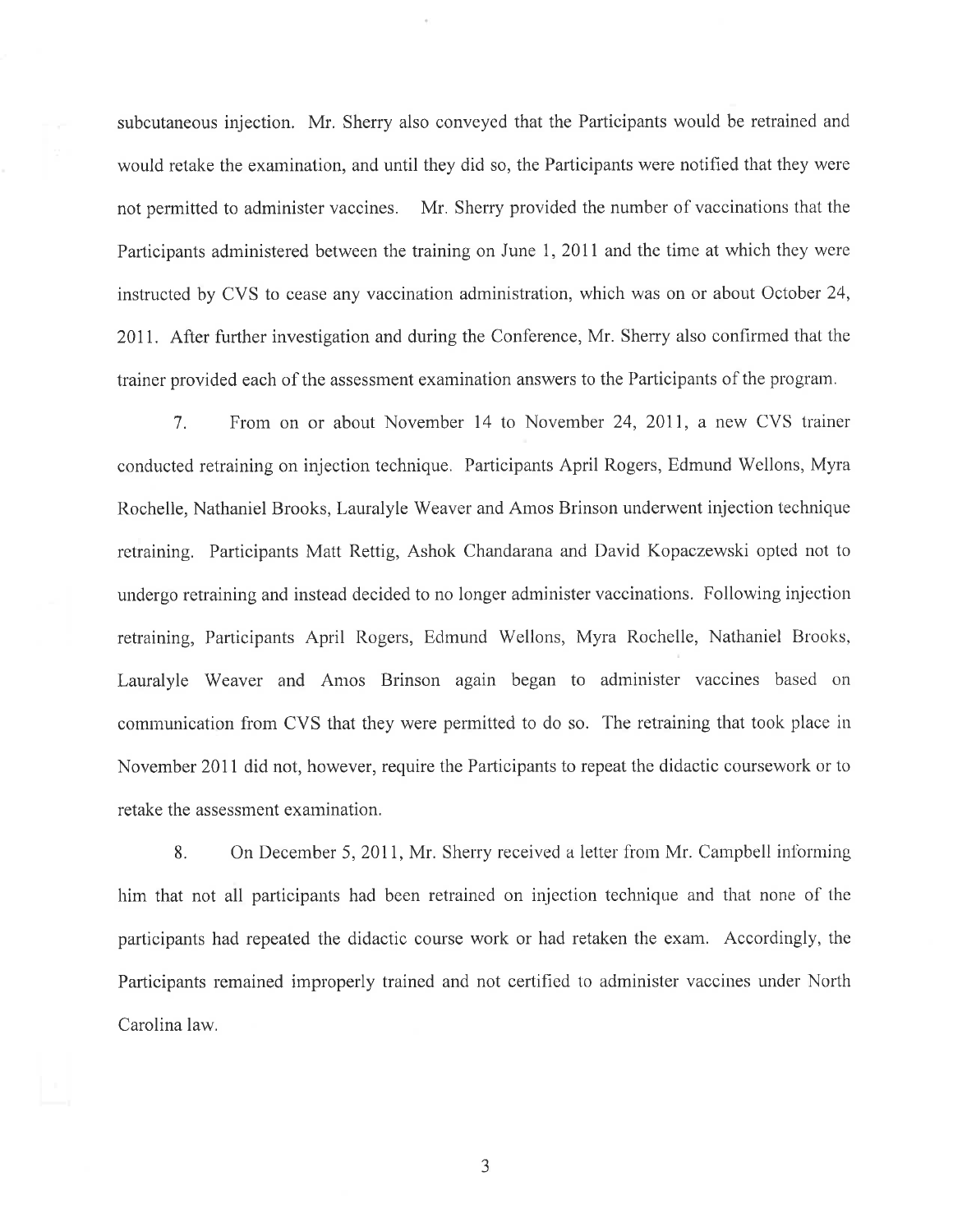9. From on or about December 5 to December 19, 2011, CVS conducted exam retesting of certain of the Participants. April Rogers, Edmund Wellons, Myra Rochelle and Lauralyle 'Weaver re-took the examination. Participants Nathaniel Brooks and Amos Brinson elected not to re-test and instead decided to undergo the fulItraining for certification for the Fall, 2012 flu season.

10. On or about December 19,20ll Mr. Campbell contacted CVS Wilmington area pharmacy supervisor Betsy Ramsay and informed her that the Participants were not permitted to administer vaccines.

11. From on or about December 19, 2011 upon direction from CVS, none of the Participants administered any vaccines as directed by the Board.

12. Between September 2l,20ll and October 15,2011, CVS permitted R. Ph. David Kopaczewski to unlawfully administer 12 vaccines under the supervision of pharmacist-manager Robert C. Jones.

13. Further, between September l,20ll and December 4,2011, CVS permitted R. Ph. Myra C. Rochelle to unlawfully administer 98 vaccines under the supervision of pharmacistmanager Robert C. Jones.

14. In addition, a number of the vaccination records maintained by CVS did not comply with North Carolina law in that 13 of the records failed to properly identify the name, manufacturer, lot number or expiration date of the vaccines.

## **CONCLUSIONS OF LAW**

Based on the above findings, the Board concludes as a matter of law:

1 All parties are properly before the Board, and the Board has jurisdiction over CVS and the subject matter of this proceeding.

4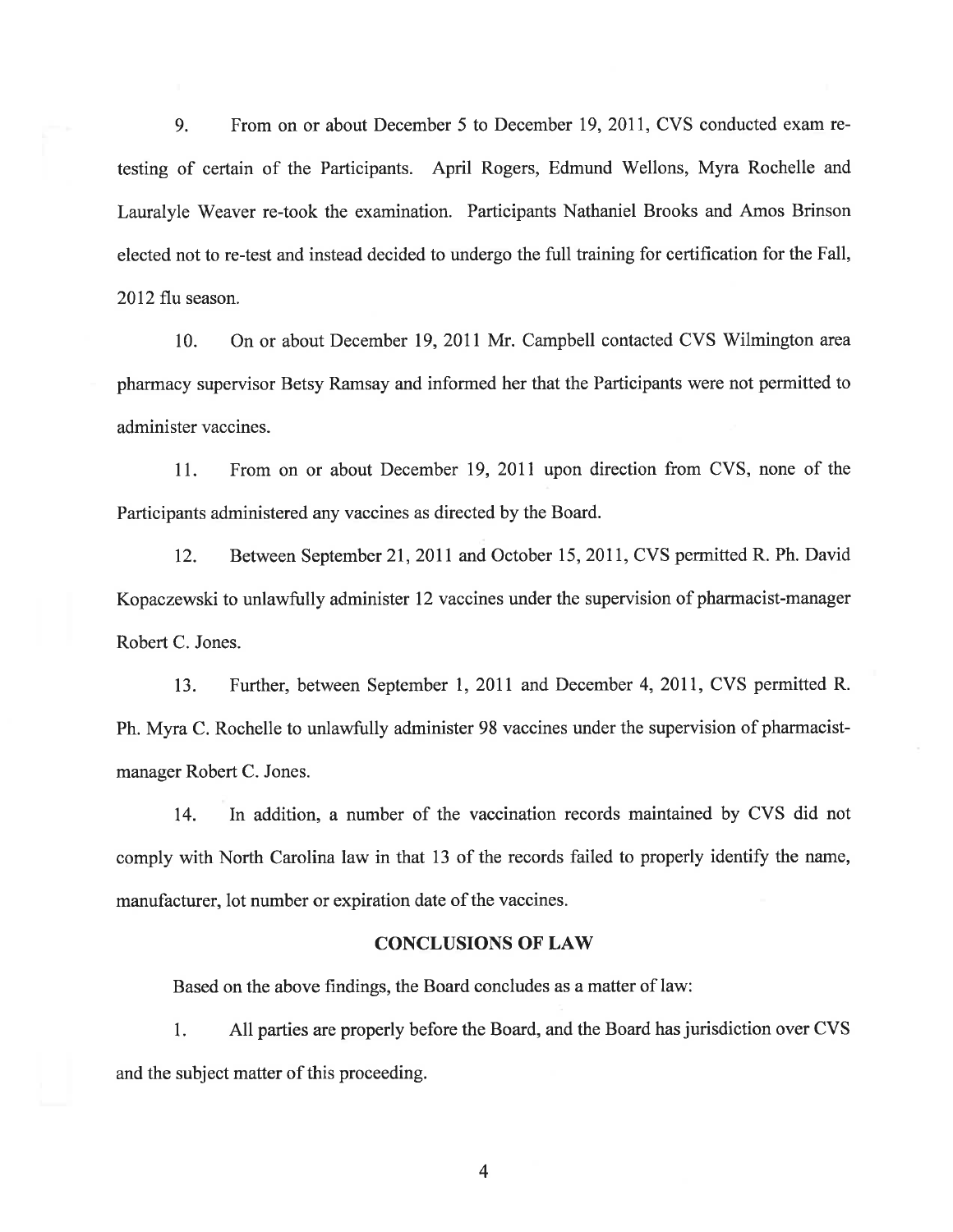2. CVS's conduct, as set out in the findings of fact above, constitutes grounds for discipline pursuant to N.C. Gen. Stat. \$ 90-85.38 because CVS's acts were in violation of N.C. Gen. Stat. \$\$ 90-85.3(r), 90-85.38(b), and 90-85.40(Ð; and 2l N.C.A.C. 46 .1804(a), 46 .2302(a), and 46 .2507 .

Based upon the foregoing, and with the consent of the parties, IT IS THEREFORE ORDERED that the permit of CVS is hereby subject to the following conditions:

1. CVS shall administer no vaccinations for a two-year period commencing on the date of the entry of this Order and running for two consecutive years;

2. CVS shall violate no laws governing the practice of pharmacy or the distribution of drugs;

3. CVS shall violate no rules and regulations of the Board;

4. CVS shall cooperate with the Board, its attorneys, investigators and other representatives in any investigation of compliance with the provisions of this Consent Order; and

5. If CVS fails to comply with any terms or conditions of this Order, CVS may be subject to additional disciplinary action by the Board.

This the  $\int \frac{\partial \ln \theta}{\partial x}$  of July, 2012.

NORTH CAROLINA BOARD OF PHARMACY

 $\mu$ Bv: Jack W. Campbell, IV Executive Director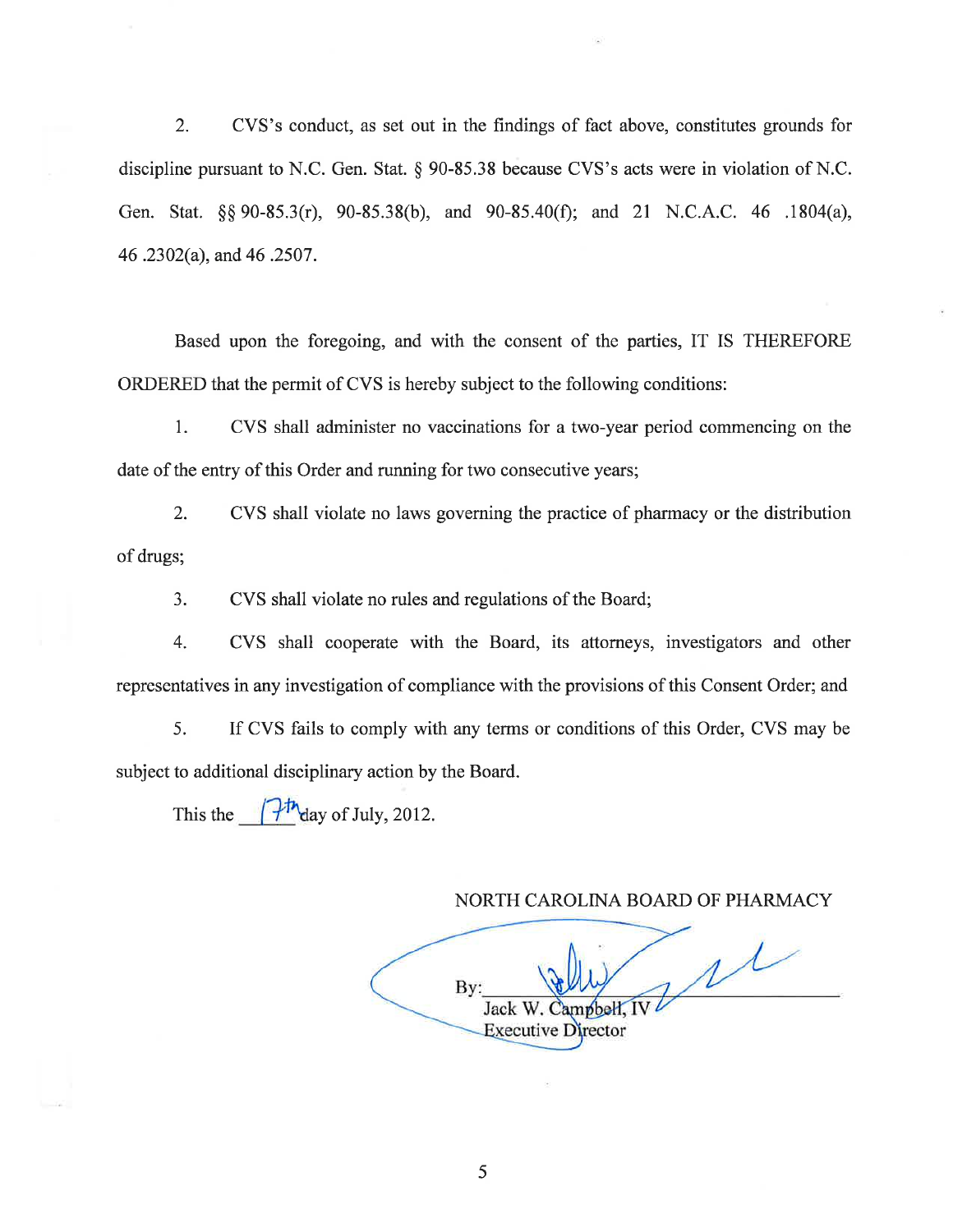CVS/pharmacy, the holder of permit number 10791, has full knowledge that it has the right to a formal hearing, at which it would have the right to be represented at its expense by counsel, in this matter. The undersigned freely, knowingly and voluntarily waives such right by entering into this Consent Order. The undersigned understands and agrees that by entering into this Consent Order, it certifies that it has read the foregoing Consent Order and that it voluntarily consents to the terms and conditions set forth therein and relinquishes any right to judicial review of Board actions which may be taken concerning this matter. The undersigned further understands that should it violate the terms and conditions of this Consent Order, the Board may take additional disciplinary action. The undersigned understands and agrees that this Consent Order will not become effective unless and until approved by the Board. The undersigned understands that it has the right to have counsel of its choice review and advise it with respect to its rights and this Consent Order, and represents that it enters this Consent Order after consultation with its counsel or after knowingly and voluntarily choosing not to consult with counsel.

The undersigned certifies that its agent executing this Consent Order is duly authorized to accept the Consent Order on behalf of CVS/pharmacy, and to bind the permit holder.

ACCEPTED AND CONSENTED TO BY:

CVS/pharmacy (Permit No. 10791) CC MA<br>ZERTC: JONES<br>ARMACIST/MGR By:  $\mathcal{R}_{\star}$ 

STATE OF North Carolina

Li)ake countr

I, the undersigned Notary Public of the County and State aforesaid, do hereby certify that the following personally appeared before me this day and acknowledged the due execution of the foregoing document:  $\overrightarrow{Kob} \in P$ . Jongs

Date:  $7 - 13 - 2012$ 



Notary Public

My commission expires:  $6 - 20 - 2017$